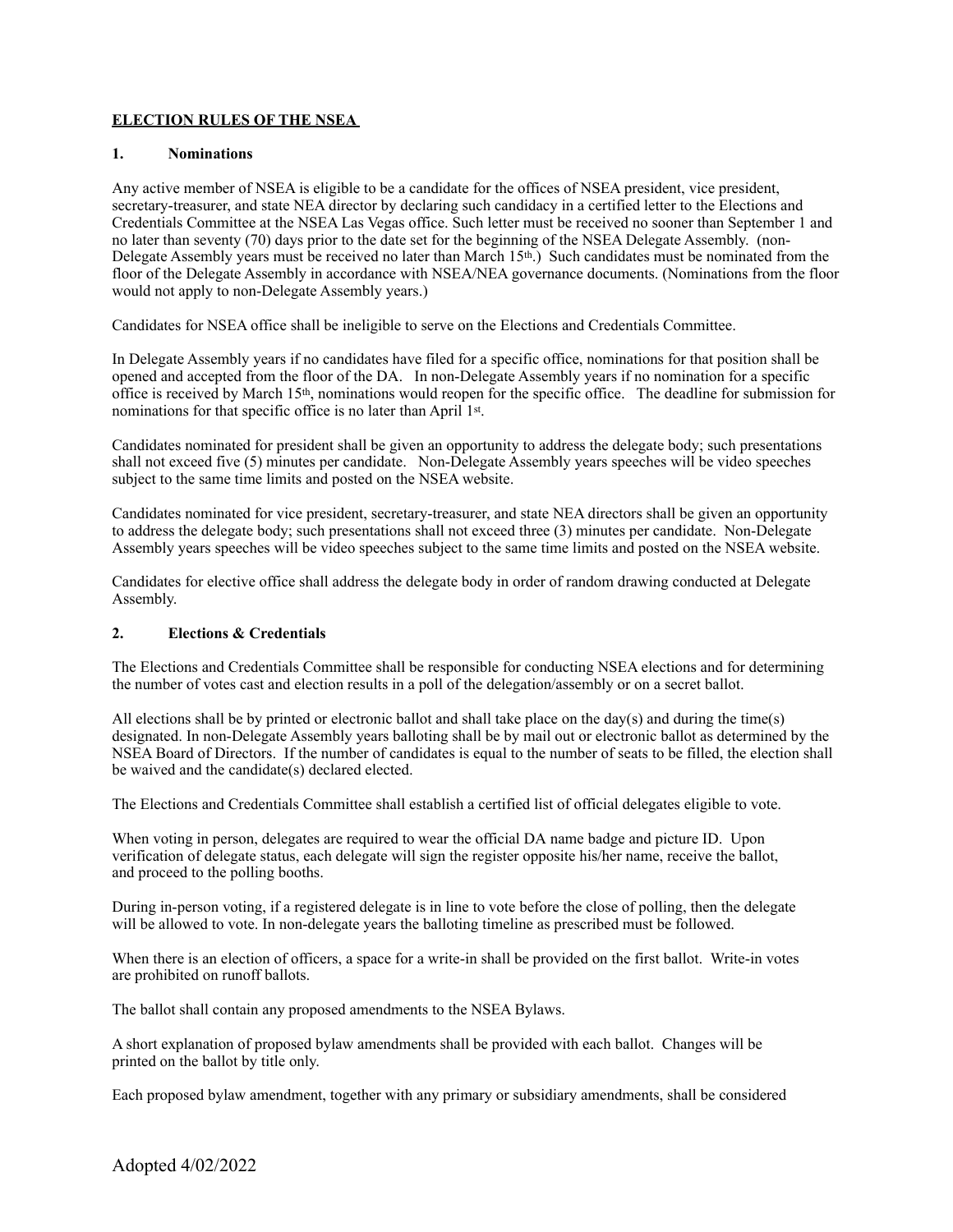### independently.

The Elections and Credentials Committee, in announcing the results of balloting for president, vice president, secretary-treasurer, and state NEA director shall give the name of each candidate and the number of votes received by that candidate. A candidate receiving a majority of the votes cast by delegates shall be declared elected.

If no candidate receives a majority of the votes cast by delegates, a runoff election shall be held. The runoff ballot shall list the two candidates who, on the previous ballot**,** received the highest number of votes in descending order.

The Elections and Credentials Committee shall announce the results of the voting on bylaw amendments in the order they appeared on the ballot.

### **3. Campaigning**

The Elections and Credentials Committee shall be responsible for overseeing campaign practices.

Distribution of campaign materials at the Delegate Assembly shall be limited to the registration and exhibit area. No materials, posters or other campaign literature shall be placed in the general meeting area, at meal functions or on the registration desk.

All campaign materials shall be prohibited in the election area at Delegate Assembly.

### **4. Campaign Activities**

Candidates may:

- 1. Distribute written or printed materials promoting their candidacy.
- 2. Hold meetings, rallies or fund-raising activities. Associations may sponsor debates for candidates, as long as all candidates for the same office are invited to participate.

Candidates shall be permitted to be present at NSEA state-wide, regional, or local association meetings. It is not the responsibility of the Elections and Credentials Committee to notify candidates of such meeting dates or make arrangements for them. It is the responsibility of each candidate to determine when meetings are being held and to make arrangements for attendance. Candidates may give campaign speeches at these meetings if so granted by the participants of the meeting, as long as all candidates present for the same office shall be given an equal opportunity to speak.

No candidates' literature or posters shall be displayed, nor shall the handing out of candidate's material be permitted**,** within the meeting rooms. A candidate or any other person may wear on his or her person appropriate campaign materials.

All printed campaign materials must bear the identification of the campaign that prepared the material.

All non-printed campaign materials must identify the campaign that prepared the material.

A candidate must obtain written permission prior to using a member's name or picture in any campaign literature.

The use of any school or work site electronic technology shall not be allowed for any campaign activities.

#### **5. Assistance to Candidates**

NSEA shall provide at no cost to any qualified candidate, the following:

1. Delegate and Alternate list to include home mailing address and personal email address shall be provided to